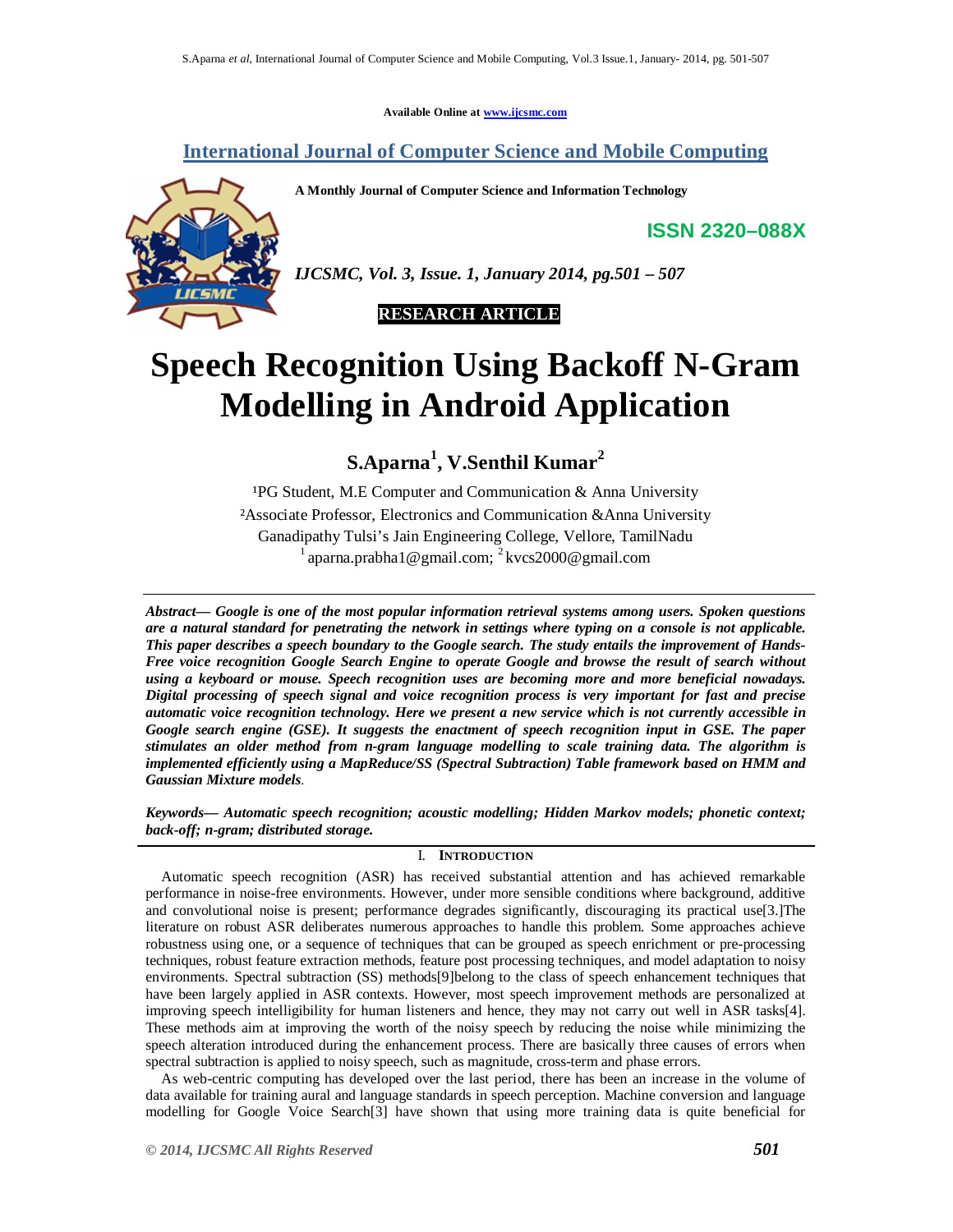improving the performance of mathematical language models. In a number of language processing tasks; we cope with the problem of recovering a series of English words after it has been distorted by means of access through a noisy channel. To attempt this problem successfully, we must be able to estimate the possibility with which any specific sequence of English words will be turned-out as input to the noisy channel[1]. In this paper we discuss a method for making such estimates. Ngram language models are abundant in automatic speech recognition (ASR).

#### II. **BACK-OFF NGRAM MODEL**

Back-off is a generative n-gram language model that evaluates the provisional possibility of a word given its past record in the n-gram[1].It achieves this estimation by "backing-off" to standards with smaller histories under specific restrictions. With such act, the model with the most dependable information about a given history is used to produce enhanced results. An n-gram model can be easily calculated by adding the number of conversions from history 'h' to a term't'. This method is known as Maximum Likelihood Estimation (MLE). However, unless we have sufficiently large training collection which makes the ML estimate definite, our model may be embarrassing if queries ht has never appeared in the training corpus, the case is denoted by C(ht)=0.C(ht)=0 is embarrassing because "unseen" does not mean "impossible", that we do not see a transition from h to t in a collection does not mean that this transition will not happen.

A common solution to this embarrassing is "smoothing" over the function of w,  $P(t|h)$  for every h, and make those t's with P(t|h)=0 (i.e., C(ht)=0) a value little larger than 0. An easy and well known method is Laplacian smoothing, does not toll any wealthy people; as a substitute, it gives every people rich and poor a cent. There are many ways to distribute the toll from rich to the poor. Backoff is one of them. If C(ht)=0, the collected toll is given to P(t|h) by taking C(h't) into deliberation. Back-off a non-linear model, the estimate of n-gram is allowed to back off via increasingly shorter records. It is the brief model that can produce sufficient information about the current setting used. The problem is probability estimates can vary rapidly on adding more data when backoff algorithm selects a unlike order of n-gram model.

# III. **EXISTING MODEL**

Recent applications have led to availability of data far beyond that commonly used in ASR systems. Filtering utterances logged by the Google Voice Search service at an adequate ASR confidence threshold, guarantees transcriptions that are close to human annotator performance[1]. A similar approach for automatic speech recognition (ASR) acoustic modelling that is conceptually simpler than established techniques, but more aggressive in this respect.

The most common technique for dealing with data sparsity when estimating context-dependent output distributions for HMM states is the well-known decision-tree (DT) clustering approach[6]. The back-off acoustic model is estimated, stored and served using MapReduce distributed computing infrastructure. Speech recognition experiments are carried out in an N-best list rescoring framework for Google Voice Search. The clustered states have enough data for reliable estimation; the algorithm guarantees a minimum number of frames at each context-dependent state (leaf of the DT).

#### IV. **MODELLING IN DISTRIBUTED ENVIRONMENT**

BAM evaluation and run-time are implemented using MapReduce and SSTable, drawn heavily from the large language modelling approach for statistical machine translation described in Large Machine Models in Machine Translation.[2]

# *A. Estimation Using MapReduce*

.

MapReduce is a software design and an associated execution for processing and making enormous data sets. Users state a map function that processes a key/value pair to produce a group of altering key/value pairs, and a reduce function that combines every intermediary values associated with the identical transitional key[2]. Many tangible tasks are expressible in this model, as shown in the paper. We gathered that most of our calculations occupied applying a map operation to each logical profile in our input in order to compute a group of transitional key/value pairs, and then use a reduce operation to all the values that shared the same key, in order to combine the secondary data suitably. Our use of a functional model with user specified map and reduce activity allows us to parallelize large computations without obstacles and to use re-execution as the primary procedure for error tolerance. The foremost role of this work is a simple and effective interface that enables mechanical parallelization and allocation of large-scale computations, combined with an application of this boundary that achieves extreme performance[8].

The process takes a group of input key/value pairs, and generates another group of output key/value pairs. The user of MapReduce expresses the estimation as two functions: Map and Reduce. Map function built by the user, takes an input pair and produces a group of intermediate key/value pairs. The MapReduce collection groups all intermediate values associated with the equivalent intermediary key and elapses them to the Reduce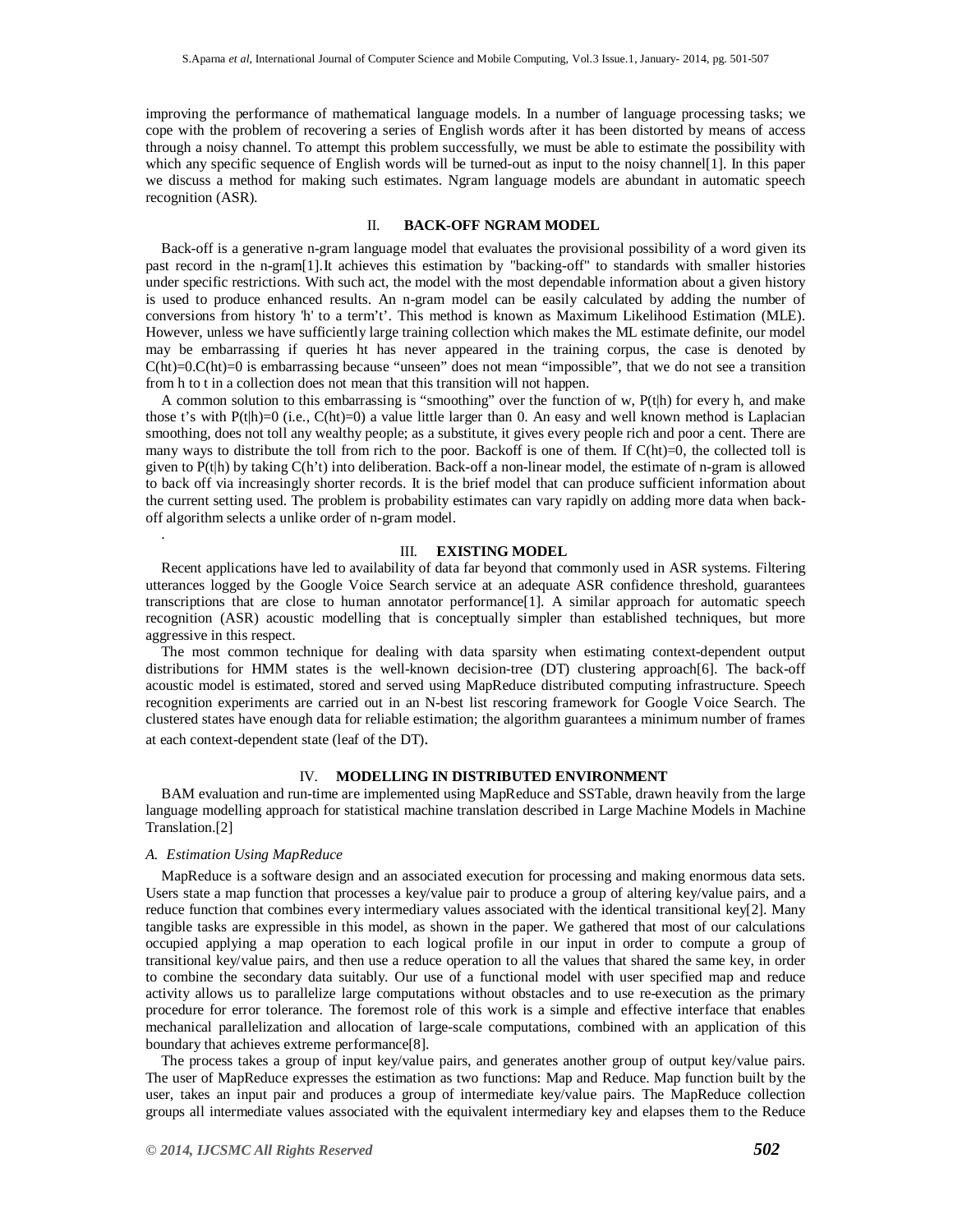function. The Reduce function, built by the user, takes a transitional key and a group of values for that key. It combines together these values to form a possibly smaller group of values. Naturally just zero or one output value is generated for each Reduce supplication. The transitional values are provided to the users reduce function by an iterator.

#### *B. BAM Test using Spectral Subtraction*

Speech augmentation aims to improve speech quality by using various algorithms. The goal of augmentation is improvement in perspicuity and/or overall mental quality of corrupted speech signal using aural signal processing methods. Improving of speech degraded by noise, is the most significant field of speech enhancement and used for many applications; some of them are cellular phones, teleconferencing, and speech identification. The process of speech augmentation for noise diminution are categorized into fundamental classes, this includes filtering techniques such as spectral subtraction method [1]. Spectral Subtraction (SS) is an algorithm formed to reduce the worsening effects of noise acoustically added in speech signals [9].

# *C. Parameter Estimation using Maximum Likelihood Approach*

Accurate acoustic modelling contributes greatly to improving speech recognition performance. The conventional structure for accurate modelling is based on hidden Markov models (HMMs)[7] and Gaussian mixture models (GMMs) where the mathematical model parameters are obtained by the maximum likelihood approach. The conventional ML-based framework presents problems for real speech recognition tasks because it cannot select an appropriate model structure in principle, and often estimates incorrect parameters when the amounts of training data assigned for the parameters are small (over-training), which in turn degrades the perception performance.

# *D. Node Splitting using Decision Tree Model*

Decision tree state tying based acoustic modelling has become increasingly popular for modelling speech variations in large vocabulary speech recognition[1].In this approach, the acoustic phonetic acquaintance of the objective language can be effectively integrated in the method according to a coherent maximum likelihood structure. The numerical framework of decision tree in acoustic modelling provides two major benefits over the prior rule or bottom up based methods. First, the classification and prediction power of the decision tree allows to synthesize model units or contexts, which do not occur in the training data. Second, the node splitting procedure of decision tree based state tying is a model selection process. It provides a way of maintaining the balance between model complexity and the number of parameters in order to render robust model parameter estimation from the limited amount of training data.

Recently, there are many attempts to improve the phonetic decision tree state tying based approach in acoustic modelling. Two problems in decision tree state tying are of particular interest. One is the tree growing and node splitting problem and it concerns the issue of how to find an optimal node split, given the particular parametric form of the impurity function (e.g., the likelihood of the training data). Another one is the parametric modelling problem of the data distributions during the process of node splitting [8]. For phonetic decision tree approach in aural modelling, these two problems are closely related.

The problem of ideal node ripping is about finding the prime node split, and the parametric modelling is an obstacle of stipulating a suitable metric, which defines the quality of the split. In general, construction of a globally optimal decision tree is a computationally intractable problem. The parametric forms of distributions used in decision tree node splitting are based on Gaussian distributions. In this paper, we deliberate methods for increasing the robustness and accuracy in decision tree grouping based acoustic modelling.

# *E. Estimation with N-gram*

The design of word estimation with probabilistic methods is called N-grams, which guess the subsequent word from the former N-1 words. Such mathematical methods of word series are called Language Models. Computing the possibility of the succeeding word will turn out to be closely related to computing the possibility of a string of words[2]. Estimators like N-grams that allocate a conditional possibility to possible subsequent words can be used to allocate a joint probability to a complete sentence. Whether estimating possibilities of succeeding words or of whole sequences, the N-gram model is one of the most needed tools in speech and language processing. N-grams are important in any assignment in which we have to classify words in noisy, indefinite input. In speech recognition, the input speeches sounds are very perplex and many words sound alike. N-gram models are also important in mathematical machine conversion.

# V. SPEECH RECOGNITION

In this paper, a Hidden Markov Model (HMM) speech recognition system is designed. The ultimate aim of speech perception is to make machine understand natural language. In provisions of HMM recognition, the typical Viterbi process has been improved and recognition speed has been increased. Speech recognition is the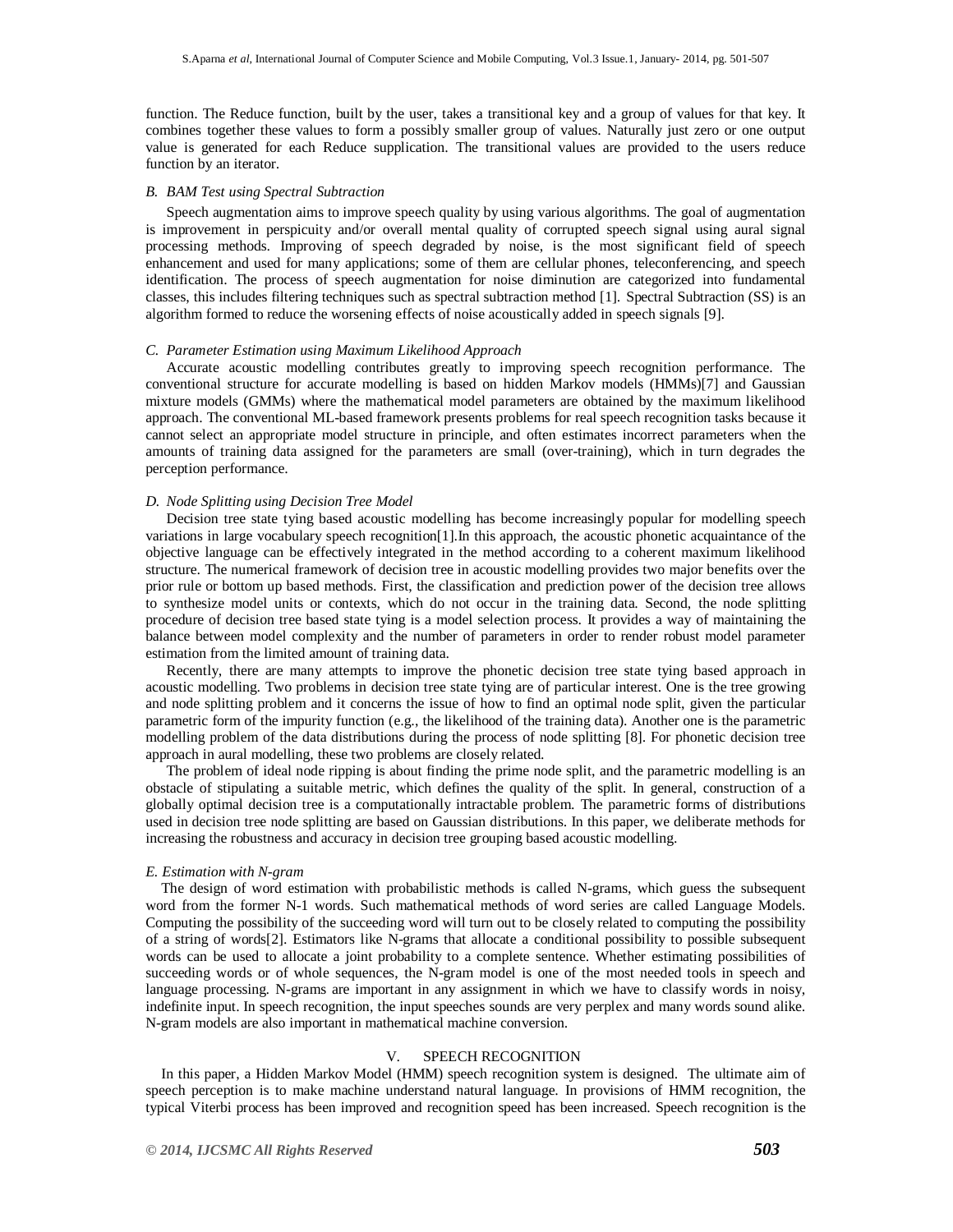capability of a device or a database to receive and decipher transcription[7], or to comprehend and carry out spoken rules. For use with processor, analog audial must be reformed into digital signals. This needs an analogto-digital translator. To interpret the signal, it must have a digital catalog and a speedy means of matching up the information with signals. The speech models are piled on the hard drive and burdened into memory when the program is run. The comparator tests these stored models with the output of the Analog-to-Digital converter. A speech perception system uses a language model to find out the possibility of different perception hypotheses. A speech-to-text system can also increase system accessibility by providing data entry options for physically challenged users.

Google has collected an enormous catalog of words derived from the regular entries in the Google search engines. The record contains more than 230 billion words[10]. If we utilize this type of speech identifier, it is likely that our voice is stored on Google servers. This circumstance stipulates constant increase of information used for training, improving accuracy of the technique. The working of speech recognition systems is usually estimated in terms of accuracy and speed. Speech is deformed by contextual sound and reverberation. Both aural modelling and speech modelling are essential parts of current mathematical based speech recognition procedures. Hidden Markov models (HMMs) are extensively used in many systems.



Fig 1: Process in Speech Recognition

Fig 1 represents the process in Speech conversion. Different stages are involved in speech renovation; this includes Speech Acquisition, Speech Pre-processing, Voice Activity Detection, Pre-emphasis, Probability Estimation and Decoding. Speech acquisition is the first and main step in speech recognition. It is the activity of obtaining fresh speech signals from the operator. The attained speech needs to be pre-processed before taking out information. The most essential stage in pre-processing is speech detection in the acquired signal. Speech pause detection algorithm is used to sense silence segments of a speech signal, eradicate them. Then the Human Voice is transformed to digital form. Voice activity detection is an approach to identify the un-silenced part of the incoming speech signal. This involves two steps, If the feature of the input frame exceed the estimated threshold level, verdict  $VAD = 1$  is computed which concludes that speech is present. Otherwise, a verdict VAD = 0 is computed which states the absence of spoken words in the input frame. Finally Probability estimation is carried out by HMM and GMM models and decoding is performed by Viterbi Algorithm.

# VI. VITERBI DECODING

A Viterbi decipherer uses the Viterbi process for translating a bit stream that has been encrypted using a convolutional code. There are other procedures for decoding a convolution ally encoded stream. This system is the extreme resource consuming method, also does maximum likelihood decoding[4]. It is often used for decoding convolutional codes with restraint lengths. It is an active programming system for finding the most likely series of hidden states known as Viterbi path that results in a string of empirical events mainly in the framework of Markov data basis and hidden Markov models. In speech-to-text speech detection, the aural signal is treated as the experiential series of events; the chain of text is pondered to be the hidden cause of the aural signal.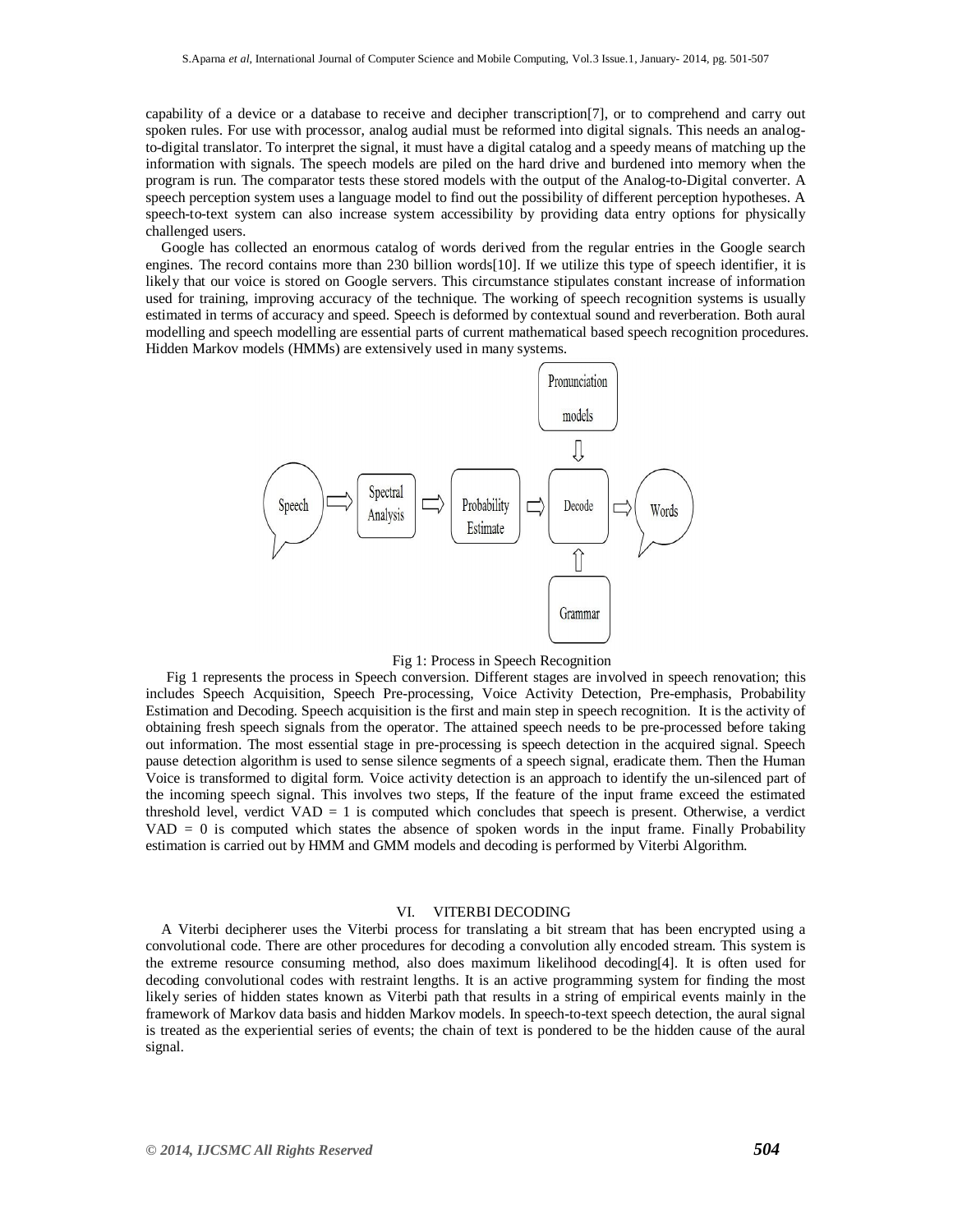# VII. PROBABLISTIC MODELS

# *A. Hidden Markov Model*

A hidden Markov model is a numerical Markov model, here the method being is assumed to be a Markov process with unobserved states[7]. In Markov models, the state is completely visible to the viewer, therefore the state conversion probabilities are the only parameters. In hidden Markov model, the state is not promptly evident but the output dependent on the state is obvious. Every state has likelihood dissemination over the probable output symbols. Hence the series of symbols produced by a HMM gives some data about the string of states. A hidden Markov model can be treated as a simplification of a mixture model where the latent variables which control the mixture constituent to be choosed for each inspection, are related through a Markov process[5]. The Markov Model has a finite set of states; each of them is related with the probability distribution. Conversions among the states are regulated by a set of possibilities called transition probabilities. In a specific state an outcome can be produced according to the related probability distribution. It is only the consequence, the state is not visible to an external observer and therefore the states are ``hidden'' outside; hence the model is termed as Hidden Markov Model.

# *B. Gaussian Mixture Model*

By definition a mixture model can be determined as a probabilistic model for denoting the occurrence of sub populations within the whole and overall population, without demanding that an empirical record set should detect the sub population to which a separate observation belongs[2]. Strictly a mixture model represents the probability distribution of observations in the total population. "Mixture models" are used to make mathematical deduction about the features of the sub-populations pooled, without sub-population recognizes information by Gaussian Mixture Models (GMMs)[1]. GMM is the most statistically mature methods for clustering. In the process of Clustering we assume that single data points are produced by initially picking one of the sequences of multivariate Gaussians and then selecting from them. It can be also said as a well-defined computational operation. Here we use an optimization method called as Expectation Maximization (EM).

# *C. Expectation Maximization Method*

An expectation–maximization (EM) procedure is a repetitive method for finding maximum likelihood estimates of parameters in mathematical models, where the model depends on unobserved hidden variables[5]. The EM iteration fluctuates between performing an expectation (E) step, which generates an operation for the anticipation of the log likelihood estimated using the current estimate for the factors and a maximization (M) step, which calculates factors maximizing the expected log-likelihood found on the E step. These factor estimates are then used to regulate the allocation of the hidden variables in the next E step. The EM method is used to find the maximum likelihood factors of a mathematical model where the equations cannot be solved directly[2]. These models involve hidden variables in addition to indefinite parameters and known data observations, either there are missing values among the data else the model can be originated more simply by simulating the presence of other unobserved data points.

# VIII. PROPOSED MODEL

Google Voice Search is one of the finest identifier accessible for Android, supports many languages. This service compels internet connection as Voice recognition occurs on Google servers[10]. This application has a simple action that tells users to speak. The instant user finishes talking, the recognizer detects speech. The voice search feature on Google uses voice recognition technique such that users can search based on voice generated queries. A small button on the search box can be clicked, which captures voice entry. Subsequently a quick processing cycle, the voice is converted to text and the search is executed which also displays similar words to the spoken text. The primary challenge is to design a new application from the Google Voice Search that enables Speech recognition with higher Speed, Accuracy and Robustness. There are many steps in creating an application. They are,

- Receive a request for voice recognition,
- Check the availability of application for speech recognizing,
- If speech recognizing is available, then request the intent for it and receive the results,
- If speech recognizing is not available, install the application from the apk manager.

The procedure for constructing the language model is as follows:

- Acquire queries by extracting a sample from Google's query logs.
- Separate out non-English queries by removing queries according to the language chosen.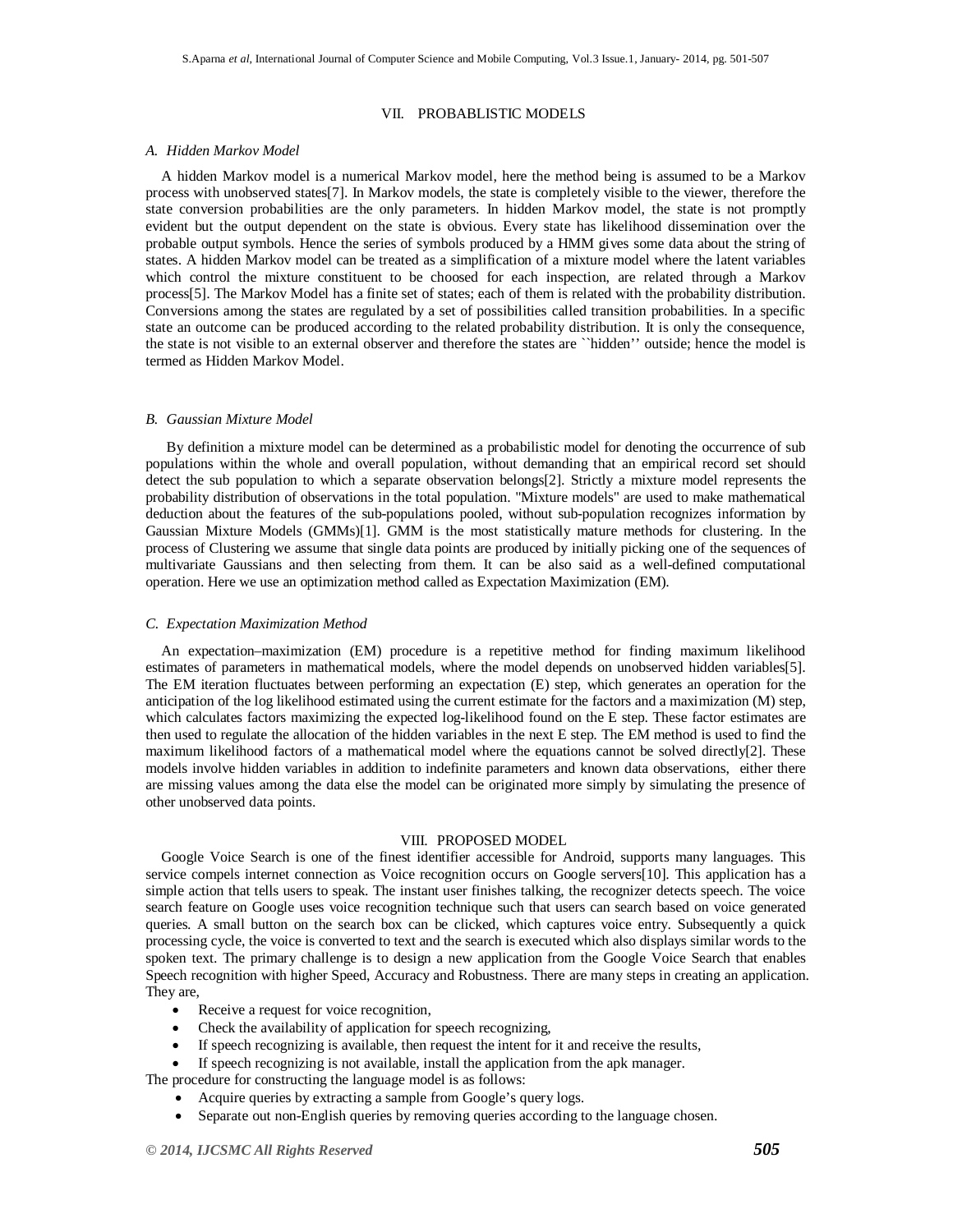- Use Google's spelling correction mechanism to correct misspelled queries.
- Create lists of collocations.
- Create the vocabulary consisting of the most recurrent words and collocations.
- Use a dictionary and an automatic text-to phonemes device to obtain phonetic records for the vocabulary, applying a separate method to special terms.
- Estimate n-gram probabilities to create the language model.

Here we had a created an additional database that displays similar words and sentences to the text that is spoken by the user. This includes numbers also (0-9). Consider for example the word spoken is "Hello", the result obtained is shown in table below:

| Hi                       |     |
|--------------------------|-----|
| Hi Hello                 |     |
| High Hello               |     |
| Hot Hello                |     |
| $\overline{\phantom{a}}$ | - - |

Table 1: Result for text "Hello"

Even numbers can be displayed as results, for example "India got its independence in 1947", and the output is shown below:

| India got its independence         |
|------------------------------------|
| India got independence in 1947     |
| India got its independence in 1947 |
| Independence in 1947               |

Table 2: Result for text with numbers

By creating this additional database the confusions among Homophones in words is reduced. Perplexity is also eliminated among text, in noisy environments this serves as a useful Speech Recognition Engine.

#### IX. **CONCLUSION AND FUTURE WORK**

Thus back-off Ngram modelling is implemented in speech recognition and better results are obtained. Accuracy, Robustness and Speed are greatly improved. Probabilistic estimation also plays an important role in machine conversion and Perplexity among words or sentences. Original samples are taken by creating an additional database; Parallelism is produced by MapReduce technique. More Efficiency can be obtained by implementing training sets of both Male and Female Speakers in Noisy Environments. Future work can be enhanced by making call, texting messages through Speech. This can be done by using the same Speech to text process in these applications.

#### **REFERENCES**

- [1] Ciprian chelba, Peng Xu, Fernando Pereria, and Thomas Richardson, "Large Scale Distributed Acoustic Modeling with Back-Off -Grams" IEEE Transactions on Audio, Speech and Language Processing, Vol 21,No.6,June 2013.
- [2] Ciprian Chelba, Peng Xu, Fernando Pereira, "Distributed Acoustic Modeling With Back-Off N-Grams", IEEE Transactions on audio and speech processing.vol 26,2012.
- [3] Hamzeh Albool, Maytham Ali, Hamdi Ibrahim, and Adib M.Monzer Habbal, "Hands-Free Searching Using Google Voice", International Journal of Computer Science and Network Security, VOL.10 No.8, August 2010.
- [4] R.Sandanalakshmi, V.Martina Monfort, G.Nandhini, "A Novel Speech to Text Converter System for Mobile Applications", International Journal of Computer Applications (0975 – 8887) Volume 73– No.19, July 2013.
- [5] Shinji Watanabe, IEEE Syst., "Variational Bayesian Estimation and Clustering for Speech Recognition" vol-12 No.4, 2004*.*
- [6] Wolfgang Reichl and Wu Chou,"Robust Decision Tree State Tying for Continuous Speech Recognition", IEEE Transactions on Audio and Speech Processing" vol-8 No.5,2000.
- [7] M.Gales,"Semi-tied covariance matrices for hidden markov models,"IEEE Transactions on Speech and Audio Processing", vol.7, no.3, pp.272-281, May 1999.
- [8] Jimmy Lin and Chris Dyer, "Data-Intensive Text Processing with MapReduce" Manuscript prepared April 11, 2010.